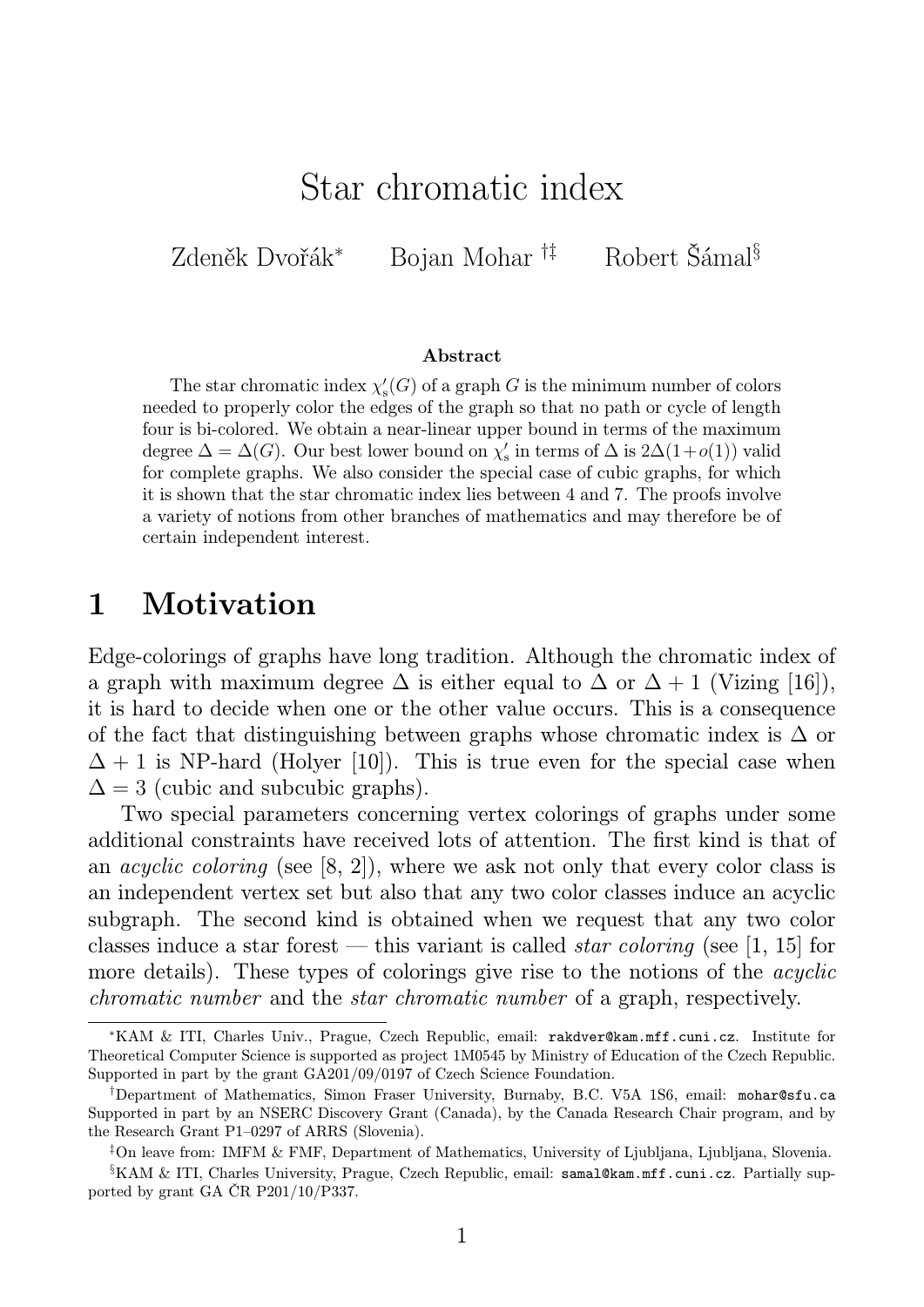A proper k-edge-coloring of a graph G is a mapping  $\varphi : E(G) \to C$ , where C is a set (of colors) of cardinality k, and for any two adjacent edges  $e, f$  of  $G$ , we have  $\varphi(e) \neq \varphi(f)$ . A subgraph F of G is said to be bi-colored (under the edge-coloring  $\varphi$ ) if  $|\varphi(E(F))|$  < 2. A proper k-edge-coloring  $\varphi$  is an acyclic kedge-coloring if there are no bi-colored cycles in  $G$ , and is a star k-edge-coloring if there are neither bi-colored 4-cycles nor bi-colored paths of length 4 in G (by length of a path we mean its number of edges). The *star chromatic index* of G, denoted by  $\chi'_{s}$  $S<sub>s</sub>(G)$ , is the smallest integer k such that G admits a star k-edgecoloring. Note that the above definition of acyclic/star edge-coloring of a graph G is equivalent with acyclic/star vertex coloring of the line-graph  $L(G)$ .

If one considers the class of graphs  $\mathcal{G}_{\Delta}$  of maximum degree at most  $\Delta$ , Brooks' Theorem shows that the usual chromatic number is  $O(\Delta)$ . The maximum acyclic chromatic number on  $\mathcal{G}_{\Delta}$  is  $\Omega(\Delta^{4/3}/\log^{1/3} \Delta)$  and  $O(\Delta^{4/3})$  (Alon, McDiarmid, and Reed [2]). The maximum star chromatic number on  $\mathcal{G}_{\Delta}$  is  $\Omega(\Delta^{3/2}/\log^{1/2}\Delta)$  and  $O(\Delta^{3/2})$  (Fertin, Raspaud, and Reed [6]).

In contrast with the aforementioned  $\Delta^{4/3}$  behaviour in the class of all graphs of maximum degree  $\Delta$ , the acyclic chromatic index is linear in terms of the maximum degree. Alon et al. [2] proved that it is at most  $64\Delta$ , and Molloy and Reed [13] improved the upper bound to 16∆. One would expect a similar phenomenon to hold for star edge-colorings. However, the only previous work [12] just improves the constant in the bound  $O(\Delta^{3/2})$  from vertex coloring.

In this paper we show a near-linear upper bound for the star chromatic index in terms of the maximum degree (Theorem 3.1). Additionally, we provide some lower bounds (Theorem 4.1) and consider the special case of cubic graphs (Theorem 5.1). The proofs involve a variety of notions from other branches of mathematics and are therefore of certain independent interest.

#### 2 Upper bound for  $\chi_8'$  $\zeta(K_n)$

We shall first treat the special case of complete graphs. The study of their star chromatic index is motivated by the results presented in Section 3 since they give rise to general upper bounds on the star chromatic index.

**Theorem 2.1** The star chromatic index of the complete graph  $K_n$  satisfies

$$
\chi'_{s}(K_n) \le n \cdot \frac{2^{2\sqrt{2}(1+o(1))\sqrt{\log n}}}{(\log n)^{1/4}}
$$

.

In particular, for every  $\varepsilon > 0$  there exists a constant c such that  $\chi'_{s}$  $S_{\rm s}(K_n) \leq c n^{1+\varepsilon}$ for every  $n \geq 1$ .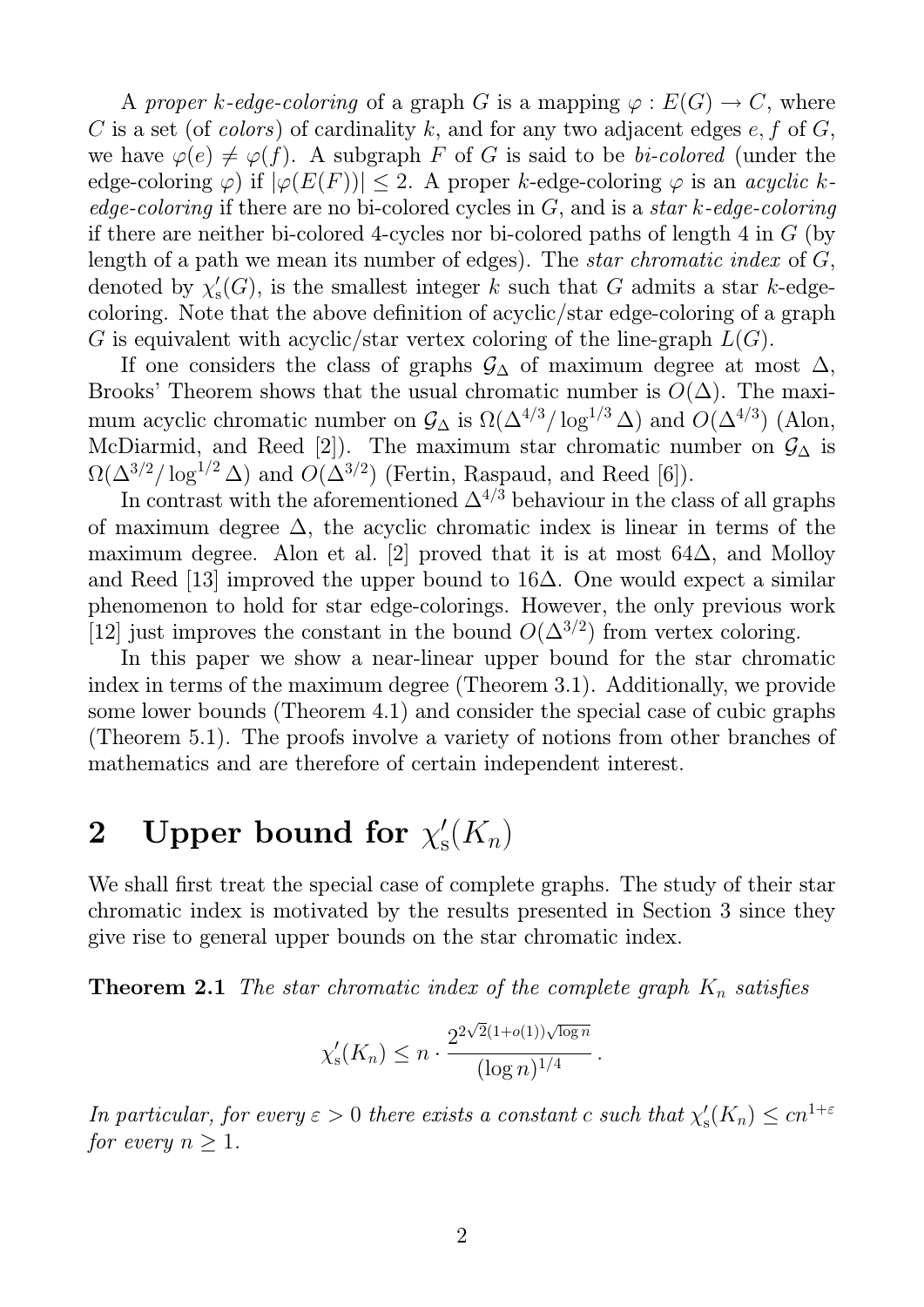**Proof.** Let A be an *n*-element set of integers, to be chosen later. We will assume that the vertices of  $K_n$  are exactly the elements of A,  $V(K_n) = A$ , and color the edge ij by color  $i + j$ .

Obviously, this defines a proper edge coloring. Suppose that  $ijklm$  is a bi-colored path (or bi-colored 4-cycle). By definition of the coloring we have  $i + j = k + l$  and  $j + k = l + m$ , implying  $i + m = 2k$ . Thus, if we ensured that the set A does not contain any solution to  $i + m = 2k$  with  $i, m \neq k$ (in other words, A does not contain 3-term arithmetic progressions), we would have found a star edge-coloring of  $K_n$ .

We will use a construction due to Elkin [5] (see also [7] for a shorter exposition) who has improved an earlier result of Behrend [4]. As shown by Elkin [5], there is a set  $A \subset \{1, 2, ..., N\}$  of cardinality at least  $c_1 N (\log N)^{1/4}/2^2$ √  $\frac{10}{2}$   $\sqrt{\log N}$ such that A contains no 3-term arithmetic progression.

The defined coloring uses only colors  $1, 2, ..., 2N$  (possibly not all of them), thus we have shown that  $\chi'$  $S<sub>s</sub>(K<sub>n</sub>) \leq 2N$ . We still need to get a bound on N in terms of *n*. In the following,  $c_1, c_2, \ldots$  are absolute constants.

For every  $\varepsilon > 0$  we have

$$
n = |A| \ge c_1 N \frac{(\log N)^{1/4}}{2^{2\sqrt{2}\sqrt{\log N}}} \ge c_2 N^{1-\varepsilon}
$$
 (1)

Since we also have  $N \leq c_3 n^{1+\varepsilon}$  for every  $\varepsilon > 0$ , we may plug this in (1) and use the fact that  $(\log N)^{1/4} 2^{-2\sqrt{2\sqrt{\log N}}}$  is a decreasing function of N for large N to conclude that √ √

$$
n \ge c_4 N((1+\varepsilon)\log n)^{1/4} 2^{-2\sqrt{2}\sqrt{(1+\varepsilon)\log n}}.
$$

Thus we get  $N \leq c_5 n 2^2$ 2  $(1+\varepsilon)\log n (\log n)^{-1/4}$ . One more round of this 'bootstrapping' yields the desired inequality

$$
N \leq n \frac{2^{2\sqrt{2}(1+o(1))\sqrt{\log n}}}{(\log n)^{1/4}}.
$$

Remark. A tempting possibility for modification is to use a set A (in an arbitrary group) that contains no 3-term arithmetic progression and  $|A + A|$ is small. Any such set could serve for our construction, with the same proof. Even more generally, we only need a symmetric function  $p: A \times A \rightarrow N$ , where  $A = \{1, 2, \ldots, n\}$ , such that  $p(a, \cdot) : A \to N$  is a 1-1 function for each fixed  $a \in A$ , N is small, and p does not yield bi-colored paths (for all i, j, k, l, m we either have  $p(i, j) \neq p(k, l)$  or  $p(j, k) \neq p(l, m)$ . We have been unable, however, to find a set that would yield a better bound than that of Theorem 2.1.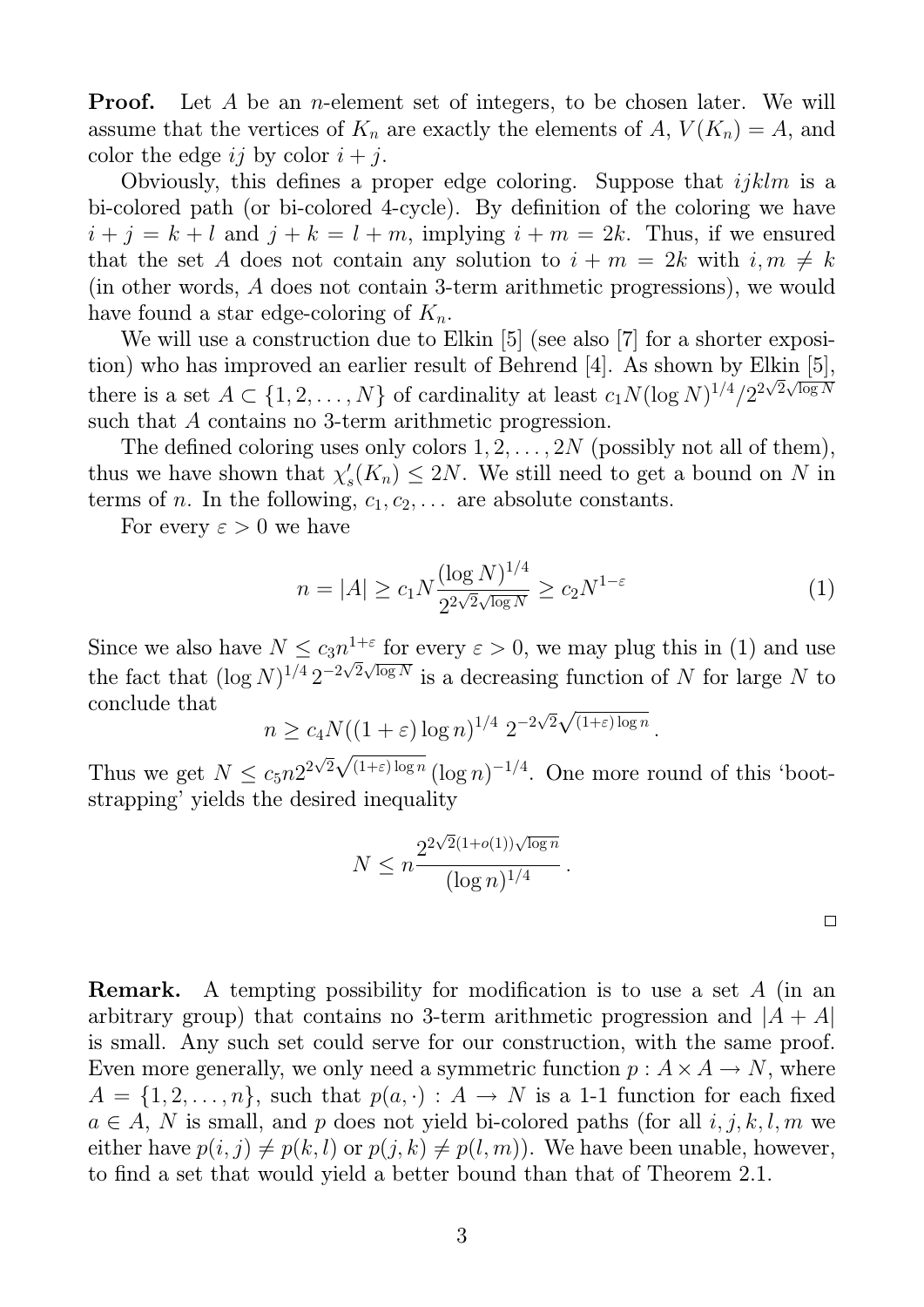### 3 An upper bound for general graphs

The purpose of this section is to present a way to find star edge-coloring of an arbitrary graph  $G$ , using a star edge-coloring of the complete graph  $K_n$  with  $n = \Delta(G) + 1.$ 

We will use the concept of *frugal colorings* as defined by Hind, Molloy and Reed [9]. A proper vertex coloring of a graph is called  $\beta$ -frugal if no more than  $\beta$  vertices of the same color appear in the neighbourhood of a vertex. Molloy and Reed [13, 14] proved that every graph has an  $O(\log \Delta/\log \log \Delta)$ -frugal coloring using  $\Delta + 1$  colors. If  $\Delta$  is large enough, one may use 50 for the implicit constant in the  $O(\log \Delta/\log \log \Delta)$  asymptotics.

**Theorem 3.1** For every graph G of maximum degree  $\Delta$  we have

$$
\chi_s'(G) \le \chi_s'(K_{\Delta+1}) \cdot O\left(\frac{\log \Delta}{\log \log \Delta}\right)^2 \tag{2}
$$

and therefore  $\chi'_{s}$  $S'_{\rm s}(G) \leq \Delta \cdot 2^{O(1)\sqrt{\log \Delta}}.$ 

**Proof.** Using the above-mentioned result of Molloy and Reed [14], we find a β-frugal  $(Δ+1)$ -coloring f with  $β = O(log Δ / log log Δ)$ . We assume the colors used by f are the vertices of  $K_{\Delta+1}$ , so that the frugal coloring is  $f: V(G) \rightarrow$  $V(K_{\Delta+1})$ . Let c be a star edge-coloring of  $K_{\Delta+1}$ . A natural attempt is to color the edge uv of G by  $c(f(u)f(v))$ . This coloring, however, may not even be proper: if a vertex v has neighbours u and w of the same color, then the edges vu and vw will be of the same color. To resolve this, we shall produce another edge-coloring, with the aim to distinguish these edges; then we will combine the two colorings.

We define an auxiliary coloring g of  $E(G)$  using  $2\beta^2$  colors. Let us first set

$$
V_i = \{ v \in V(G) : f(v) = i \}, \qquad i \in V(K_{\Delta + 1})
$$

and define the induced subgraphs  $G_{ij} = G[V_i \cup V_j]$ . For each pair  $\{i, j\}$  we shall define the coloring g on the edges of  $G_{ij}$ ; in the end this will define  $g(e)$ for every edge  $e$  of  $G$ . Recall that the frugality of  $f$  implies that the maximum degree in  $G_{ij}$  is at most  $\beta$ . Consequently, the maximum degree in the (distance) square of  $L(G_{ij})$  is at most  $2\beta(\beta-1) < 2\beta^2$ . Therefore, we can find a coloring of  $E(G_{ij})$  using  $2\beta^2$  colors so that no two edges of this graph have the same color, if their distance in the line graph is 1 or 2.

Now we can define the desired star edge-coloring of  $G$ : we color an edge  $uv$ by the pair

$$
h(uv) = (c(f(u)f(v)), g(uv)).
$$

First, we show this coloring is proper. Consider adjacent (distinct) edges vu and vw. If  $f(u) \neq f(w)$ , then  $f(u)f(v)$  and  $f(v)f(w)$  are two distinct adjacent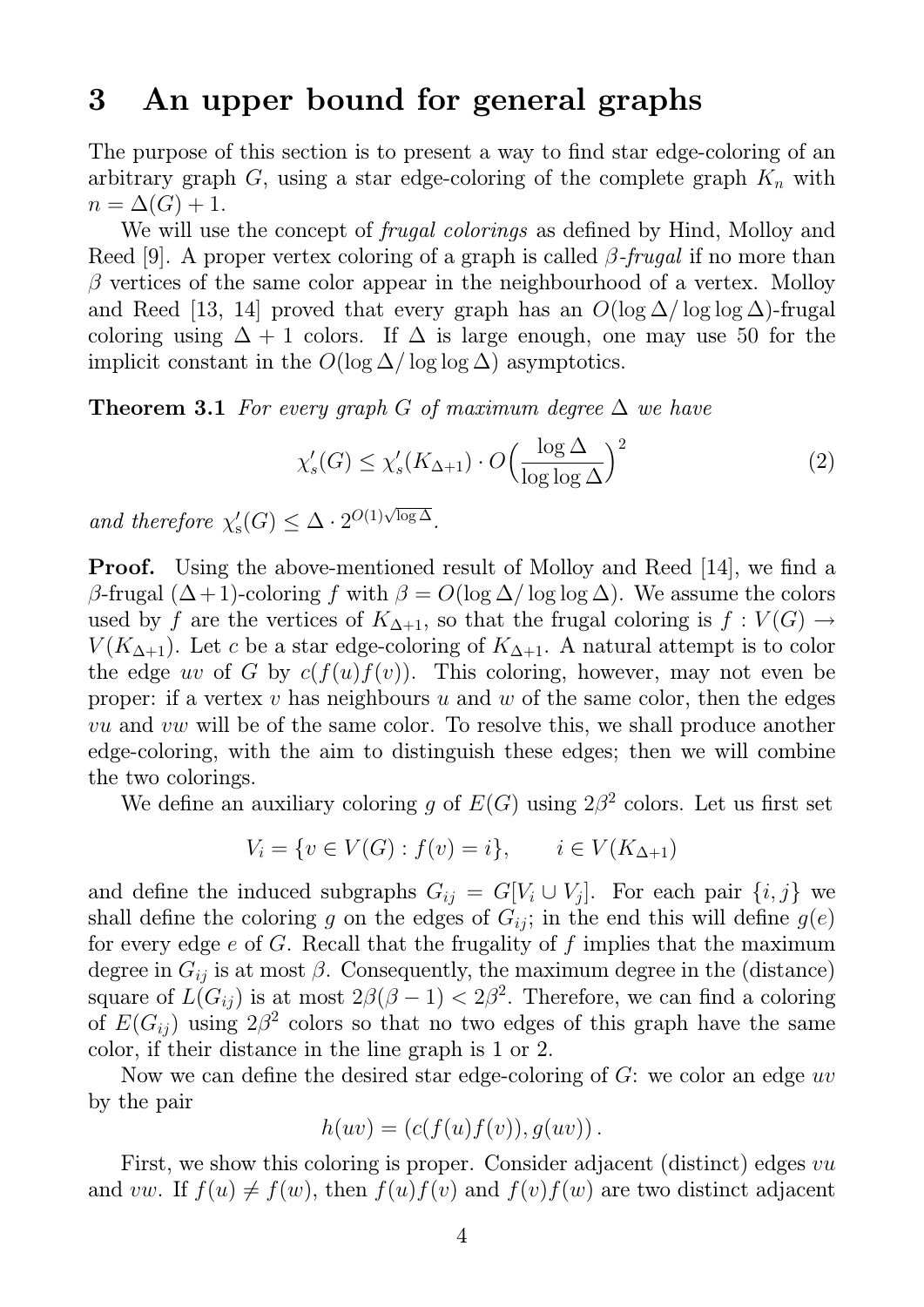edges of  $K_{\Delta+1}$ , hence c assigns them distinct colors. On the other hand, if  $f(u) = f(w) = i$  (say), we put  $j = f(v)$  and notice that uv and vw are two adjacent edges of  $G_{ij}$ , hence the coloring g distinguishes them.

It remains to show that G has no 4-path or cycle colored with two alternating colors. Let us call such object simply a *bad path* (considering  $C_4$  as a closed path). Suppose for a contradiction that the path *uvwxy* is bad. By looking at the first coordinate of h we observe that the c-color of the edges of the trail  $f(u)f(v)f(w)f(x)f(y)$  assumes either just one value or two alternating ones. As c is a star edge-coloring of  $K_{\Delta+1}$ , this trail cannot be a path (nor a 4-cycle). A simple case analysis shows that in fact  $f(u) = f(w) = f(y)$  and  $f(v) = f(x)$ . Put  $i = f(u)$ ,  $j = f(v)$  and consider again the g coloring of  $G_{ij}$ . By construction,  $g(uv) \neq g(wx)$ , showing that uvwxy is not a bad path, a contradiction.  $\Box$ 

As we saw in this section, an upper bound on the star chromatic index of  $K_n$  yields a slightly weaker result for general bounded degree graphs. We wish to note that, if convenient, one may start with other special graphs in place of  $K_n$ , in particular with  $K_{n,n}$ . It is easy to see that

$$
\chi'_{s}(K_{n,n}) \leq \chi'_{s}(K_{n}) + n
$$

(if the vertices of  $K_{n,n}$  are  $a_i, b_i$   $(i = 1, \ldots, n)$  then we color edges  $a_i b_j$  and  $a_j b_i$ using the color of the edge ij in  $K_n$ , while each edge  $a_i b_i$  gets a unique color). On the other hand, a simple recursion yields an estimate

$$
\chi'_{s}(K_{n}) \leq \sum_{i=1}^{\lceil \log_{2} n \rceil} 2^{i-1} \chi'_{s}(K_{\lceil n/2^{i} \rceil, \lceil n/2^{i} \rceil}).
$$

From this it follows that if  $\chi'_{s}$  $S_{\rm s}(K_{n,n})$  is  $O(n)$  (or  $n(\log n)^{O(1)}, n^{1+o(1)},$  respectively) then  $\chi'_{s}$  $S_{\rm s}(K_n)$  is  $O(n \log n)$  (or  $n(\log n)^{O(1)}$ ,  $n^{1+o(1)}$ , respectively).

#### 4 A lower bound for  $\chi_{\rm s}^{\prime}$  $\zeta(K_n)$

Our best lower bound on  $\chi'_{s}$  $S(K_n)$  is provided below and is linear in terms of n. The upper bound from Theorem 2.1 is more than a polylogarithmic factor away from this. So, even the asymptotic behaviour of  $\chi'_{s}$  $S_{\rm s}(K_n)$  remains a mystery.

**Theorem 4.1** The star chromatic index of the complete graph  $K_n$  satisfies

$$
\chi'_s(K_n) \geq 2n(1+o(1)).
$$

**Proof.** Assume there is a star edge-coloring of  $K_n$  using b colors. Let  $a_i$  be the number of edges of color i, let  $b_{i,j}$  be the number of 3-edge paths colored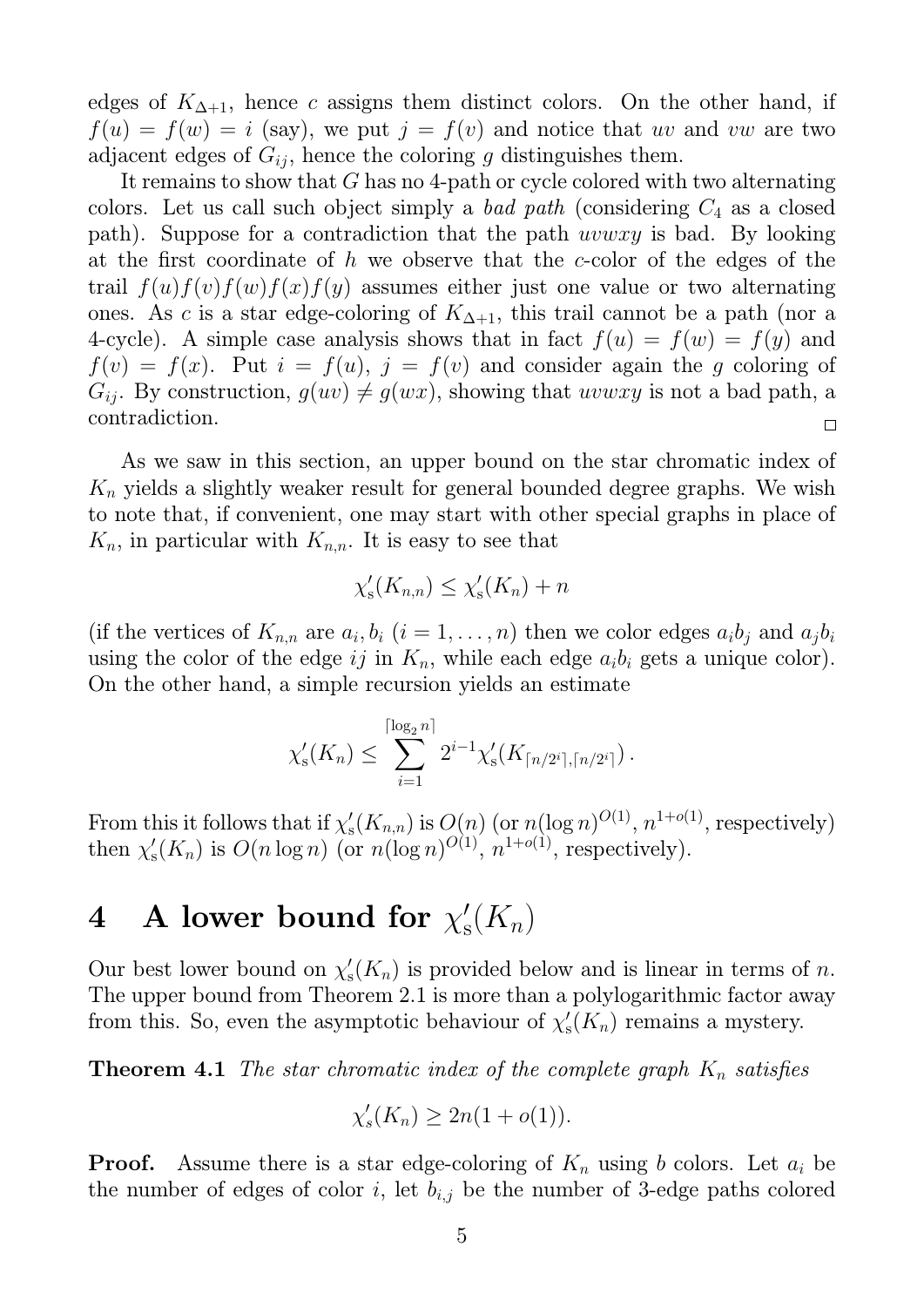$i, j, i$ . We set up a double-counting argument. Note that all sums over  $i, j$  are assumed to be over all available colors (that is, from 1 to  $b$ ). As every edge gets one color, we have

$$
\sum_{i} a_i = \binom{n}{2} \,. \tag{3}
$$

Fixing i, we have a matching  $M_i$  with  $a_i$  edges and each edge sharing both ends with an edge from  $M_i$  contributes to some  $b_{i,j}$ . Consequently,

$$
\sum_{j} b_{i,j} = 4 \binom{a_i}{2} \,. \tag{4}
$$

Finally, we fix color j and observe that each 3-edge path colored  $i, j, i$  (for some *i*) uses two edges among the  $2a_j \cdot (n - 2a_j)$  edges connecting a vertex of  $M_j$  to a vertex outside of  $M_j$ . This leads to

$$
\sum_{i} b_{i,j} \le a_j (n - 2a_j). \tag{5}
$$

Now we use (4) and (5) to evaluate the double sum  $\sum_{i,j} b_{i,j}$  in two ways, getting

$$
4\sum_{i} \binom{a_i}{2} \leq \sum_{j} a_j (n - 2a_j).
$$

This inequality reduces to

$$
4\sum_{i} a_i^2 \le (n+2)\sum_{i} a_i \, .
$$

By the Cauchy-Schwartz inequality,  $(\sum a_i)^2 \leq b \cdot \sum a_i^2$  $i<sub>i</sub><sup>2</sup>$ , and then using (3), we obtain

$$
4\binom{n}{2} \le b(n+2).
$$

Therefore,  $b \geq 2n(n-1)/(n+2) = (2+o(1))n$ .

 $\Box$ 

#### 5 Subcubic graphs

A regular graph of degree three is said to be cubic. A graph of maximum degree at most three is *subcubic*. A graph G is said to cover a graph H if there is a graph homomorphism from  $G$  to  $H$  that is locally bijective. Explicitly, there is a mapping  $f: V(G) \to V(H)$  such that whenever uv is an edge of G, the image  $f(u) f(v)$  is an edge of H, and for each vertex  $v \in V(G)$ , f is a bijection between the neighbours of v and the neighbours of  $f(v)$ .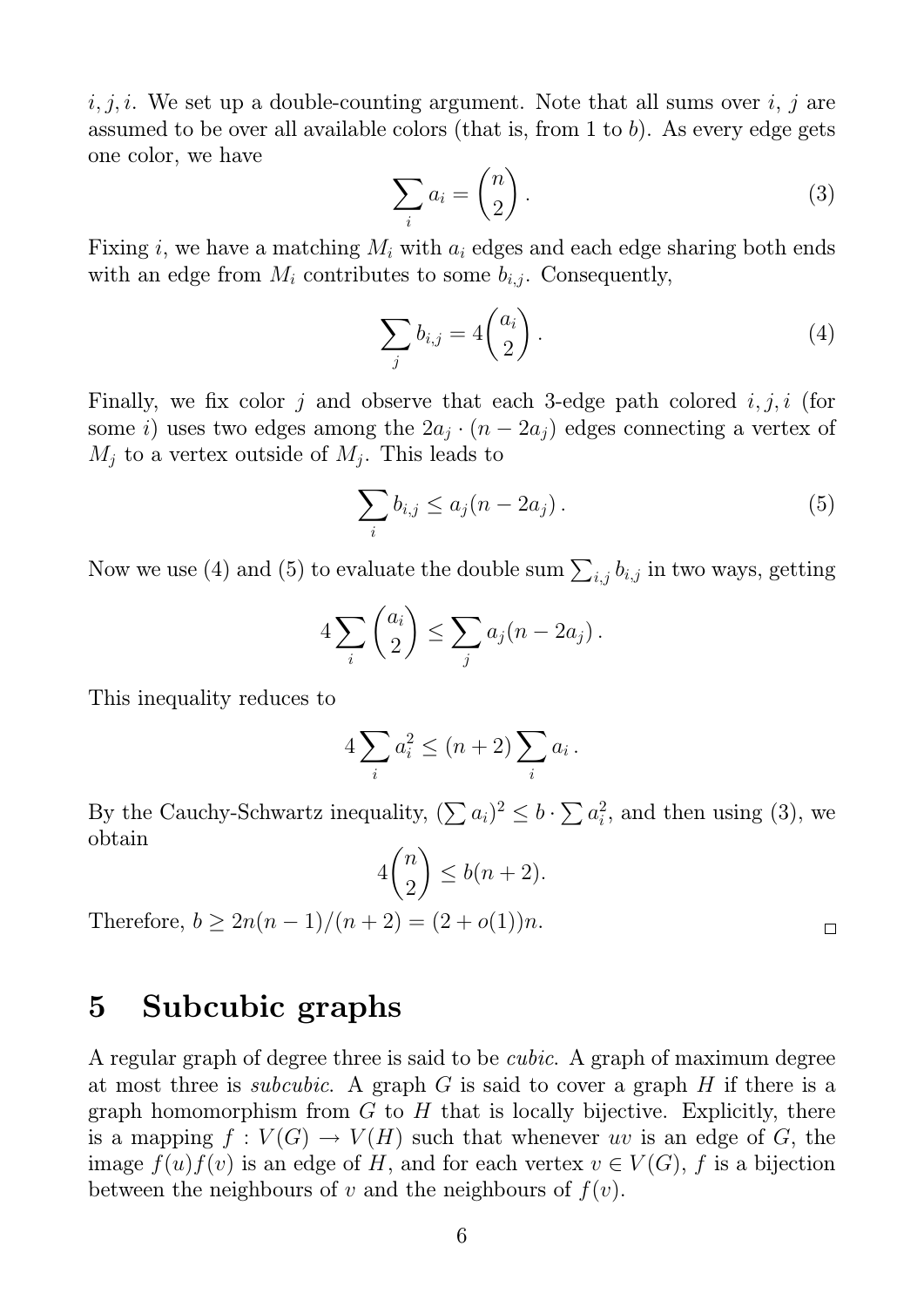**Theorem 5.1** (a) If G is a subcubic graph, then  $\chi'_{s}$  $S'_{\rm s}(G) \leq 7.$ 

(b) If G is a simple cubic graph, then  $\chi'_{s}$  $S'_{\rm s}(G) \geq 4$ , and the equality holds if and only if G covers the graph of the 3-cube.

For the part (a) of this theorem we will need the following lemma. It seems to be possible to use this lemma for other classes of graphs, therefore it might be of certain independent interest.

**Lemma 5.2** Let  $f : E(G) \rightarrow \{1, \ldots, k\}$  be a k-edge coloring.

(a) Let e be an edge of G. Suppose that the restriction of f to  $E(G) \setminus \{e\}$ is a star edge-coloring of  $G - e$  and that  $f(e)$  is distinct from  $f(e')$  whenever  $d(e, e') \leq 2$  (that is, either e, e' share a vertex, or a common adjacent edge). Then  $f$  is a star edge-coloring of  $G$ .

(b) Let A be a set of vertices of G, let  $B = V(G) \setminus A$ , and let X be the set of edges with one end in A and the other in B. Suppose that

- 1. (a restriction of) f is a star edge-coloring of  $G[A]$ ;
- 2. (a restriction of) f is a star edge-coloring of  $G[B]$ ;
- 3. no edges  $e_1, e_2$  in X share a common vertex in A or a common adjacent edge in  $G[A]$ ;
- 4. for every edge  $e \in X$  and every edge  $e'$  in  $G[B] \cup X$  such that  $d(e, e') \leq 2$ we have  $f(e) \neq f(e')$  (distance is measured in  $G[B] \cup X$ , not in G);
- 5. for every edge  $e \in X$  and every edge e' in  $G[A]$  we have  $f(e) \neq f(e')$ .

Then f is a star edge-coloring of G.

**Proof (of the lemma).** (a) Since f is a star edge-coloring of  $G - e$ , no 4-path (or 4-cycle) in  $G - e$  is bi-colored. If P is a bi-colored 4-path (4-cycle) containing e, then P contains an edge of the same color as e at distance  $\leq 2$ from e, a contradiction.

(b) Conditions (3), (4), (5) imply that for every edge  $e \in X$  and every edge  $e' \in E(G)$ , if  $d(e, e') \leq 2$ , then  $f(e) \neq f(e')$ . Therefore, we can repeatedly apply part (a), starting with the graph  $G[A] \cup G[B]$  and adding one edge of X at a time.  $\Box$ 

To explain a bit the conditions of part (b) in the above lemma: the point here is that in the condition 5, we do not check what is the distance of e and  $e'$ . In our applications, A will be a particular small subgraph of G (such as those in Figure 1) and  $B$  the 'unknown' rest of the graph. We do not want to distinguish whether some edges in X share a vertex in  $B$ . This, however, may create new 4-paths, henceforth the particular formulation of this lemma.

Proof (of the theorem). (a) Trying to get a contradiction, let us assume that G is a subcubic graph with the minimum number of edges for which  $\chi'_{s}$  $'_{\rm s}(G) > 7.$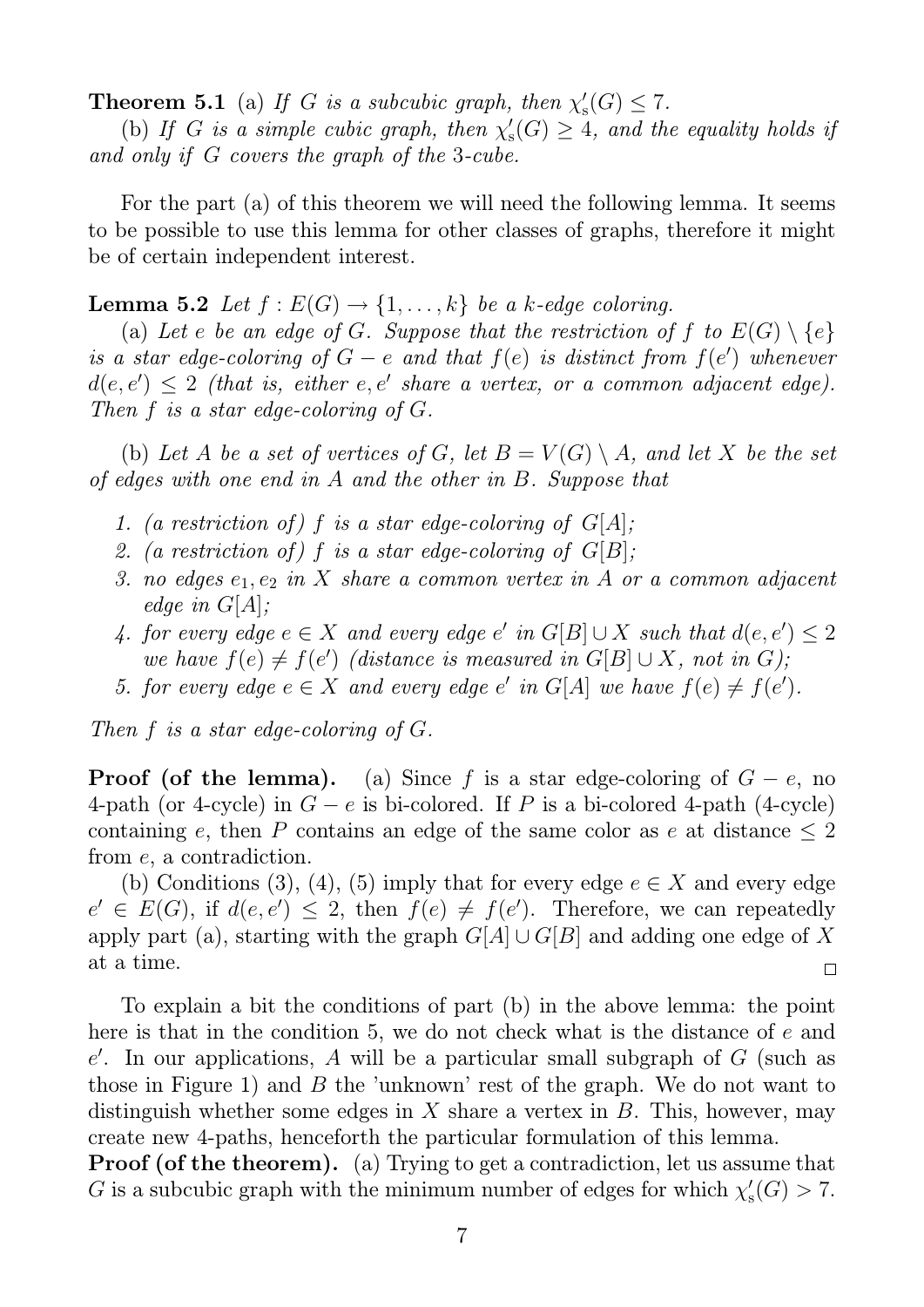We first prove several properties of  $G$  (connectivity, absense of various small subgraphs). This finally allows us to construct the desired 7-edge-coloring by decomposing G into a collection of cycles connected by paths of length 1 or 2.

Clearly, G is connected. Suppose that G contains a cutedge  $xy$ . Let  $G_x$  and  $G_y$  be the components of  $G - xy$  which contain the vertex x and y, respectively. By the minimality of  $G$ , each of  $G_x$  and  $G_y$  admits a star 7-edgecoloring. In  $G_x$  there are at most 6 edges that are incident to a neighbor of x. By permuting the colors, we may assume that color  $7$  is not used on these edges. Similarly, we may assume that color 7 is not used on the edges in  $G_y$ that are incident with neighbors of y. Then we can color the edge  $xy$  by using color 7 and obtain a star 7-edge-coloring of G. This contradiction shows that G is 2-connected.

If G contained a path  $wxyz$ , where x and y are degree-2 vertices, then we could color  $G - xy$  by induction, and extend the coloring to a star 7-edge-coloring of G by using Lemma 5.2. (For the edge  $e = xy$  we use a color that does not appear on the at most six edges incident to  $w$  or  $z$ .) Thus, such a path wxyz does not exist. In particular, G is not a cycle.

Suppose next that G contains a degree-2 vertex z whose neighbors x and y are adjacent. We will use Lemma 5.2 for  $e = xz$ . By induction we may find a star edge-coloring of  $G - e$ , and as there are at most six edges in G at distance  $\leq 2$  from e, we can extend the coloring to e to satisfy the condition in Lemma 5.2, part (a). So the graph  $G$  can be star edge-colored using 7 colors, a contradiction. This shows that the neighbors of a degree-2 vertex cannot be adjacent in G.

Further suppose that  $G$  contains **parallel edges.** Three parallel edges would constitute the whole (easy to color) graph, so suppose there are two parallel edges between vertices u and v. Unless  $G$  contains a bridge, or  $G$  has at most three vertices (and is easy to color), there are neighbors  $u'$  of  $u, v'$  of v and  $u' \neq v'$ . By induction we can color  $G \setminus \{u, v\}$ . Next, we extend this coloring to the edges  $uu', vv'$ , so that each of them has different color that the  $\leq 6$  edges at distance  $\leq 2$  from it. Now we distinguish two cases. If uu' and  $vv'$  have diffent colors, say a and b, then it is enough to use on the two parallel edges any two distinct colors that are different from a and b. If  $uu'$  and  $vv'$ have the same color, then there are at most 5 colors of edges at distance  $\leq 2$ from the parallel edges, so we may use Lemma 5.2, part (a).

Next we suppose that  $G$  contains one of the first three graphs in Figure 1 as a subgraph, where other edges of G attach only at the vertices denoted by the empty circles, and some of these vertices may be identified. We use Lemma 5.2, part (b). We let A be the set of vertices of the subgraph in the figure that are denoted by full circles, so  $X$  is the set of the three thick edges. By induction,  $G[B]$  is star 7-edge-colorable. This coloring can be extended to  $G[B] \cup X$  so that color of each edge e in X differs from the color of all edges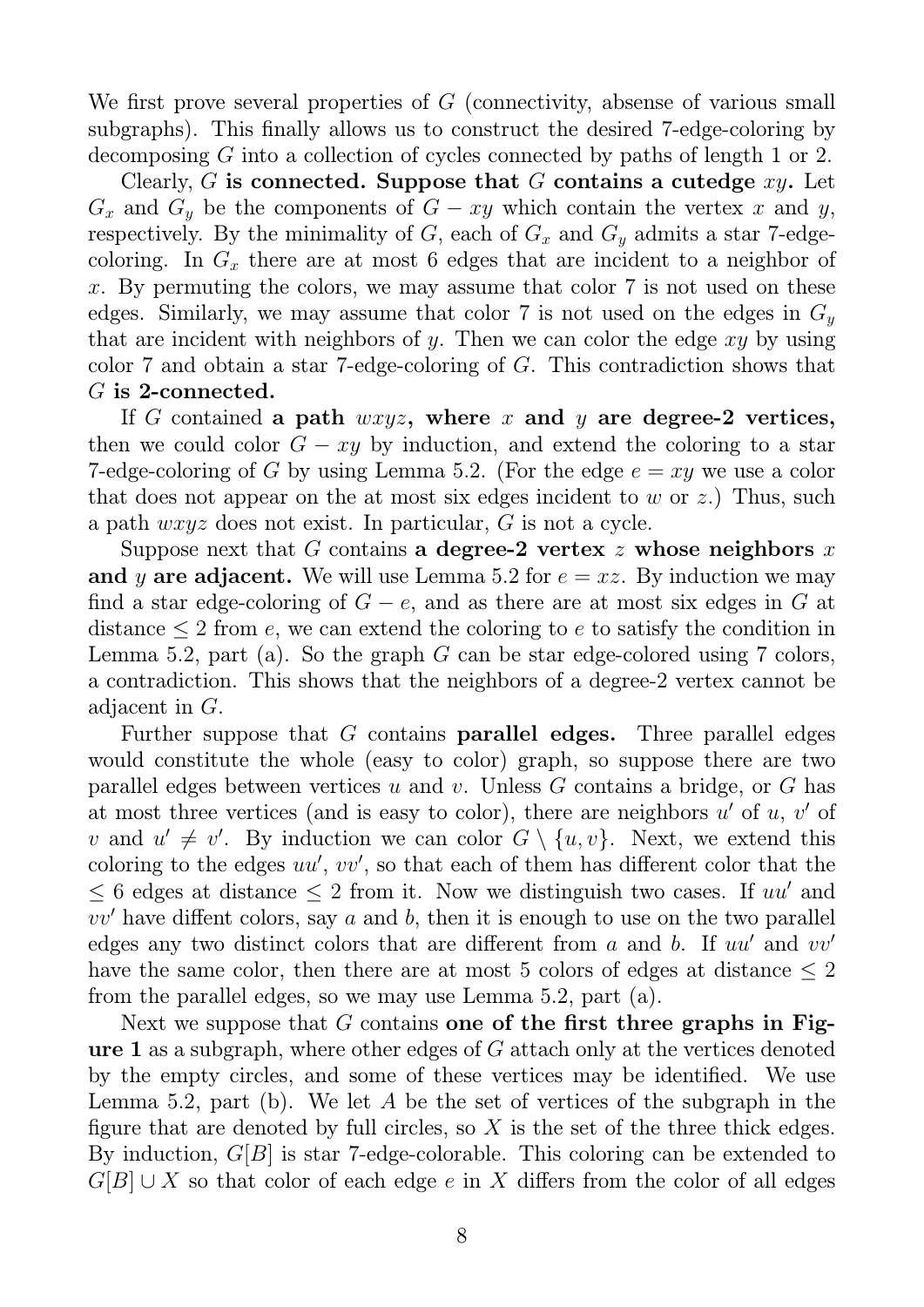at distance  $\leq 2$  from e (there are at most 6 such edges). We assume that the colors used on X are in  $\{5, 6, 7\}$ . For  $G[A]$  we use the coloring as shown in the figure. This satisfies conditions of Lemma 5.2, part (b), and therefore G can be star 7-edge-colored.

Next suppose that G contains the fourth graph in Figure 1 as a subgraph (again other edges can only attach at the 'empty' vertices, some of which may be identified). We use Lemma 5.2, part (b) to show that  $G-e$  is 7-edge colored in a particular way that allows us to use Lemma 5.2, part (a) to extend the coloring on e. We let A be the vertices of the pentagon, so that X is the set of the three thick edges. Note that the conditions of the part (b) are satisfied for  $G-e$ , but not for G itself. By induction there is a star 7-edge-coloring of  $G[B]$ , and we again extend it to  $X$  so that the edges in  $X$  have distinct color from edges at distance  $\leq 2$ . Observe that there are at most six edges in  $G[B] \cup X$ that are at distance  $\leq 2$  from e, so there is a color, say C, not used on any of those. We shall reserve  $C$  to be used at  $e$ . First, however, we apply part (b) to color  $G - e$ . We use the coloring of  $G[A]$  shown in the figure, assuming that  $C \notin \{1, 2, 3\}$  and that none of the colors 1, 2, 3 is used on X. Finally, we use part (a) to extend the coloring on  $G$ , letting the color of  $e$  be  $C$ .

As the last reduction, we show that G does not contain a path  $wxyz$ , where w and z are degree-2 vertices. (We may assume that all vertices among  $w, x, y, z$ , and their neighbours are distinct, as otherwise G contains one of the previously handled subgraphs.) If G did contain such a path, we could color  $H = G - \{w, x, y, z\}$ . Next, we describe how to extend this coloring to a star 7-edge-coloring of G. We will denote the edges as in Figure 2; to ease notation we will use a to denote both the edge and its color.

The edges  $a, \ldots, h$  are part of H, so they are colored already. Similarly as in the previous cases, we choose a color for  $s, t, u, v$  so that none of these edges shares a color with an edge of H at distance at most 2. (So that the color of s differs from the colors of a, b, and the at most 4 edges adjacent with a or b; note that it is not a problem if, e.g., s and t have a common neighbour  $b = c$ . However, it cannot happen that, say, s and t are adjacent, and so one of these neighbours at distance  $\leq 2$  has unassigned color.) Using 7 colors, this is easy to achieve. Next, we pick a color for q that differs from c, d, e, f, t, and u.



Figure 1: Subgraphs that cannot appear in a minimal counterexample.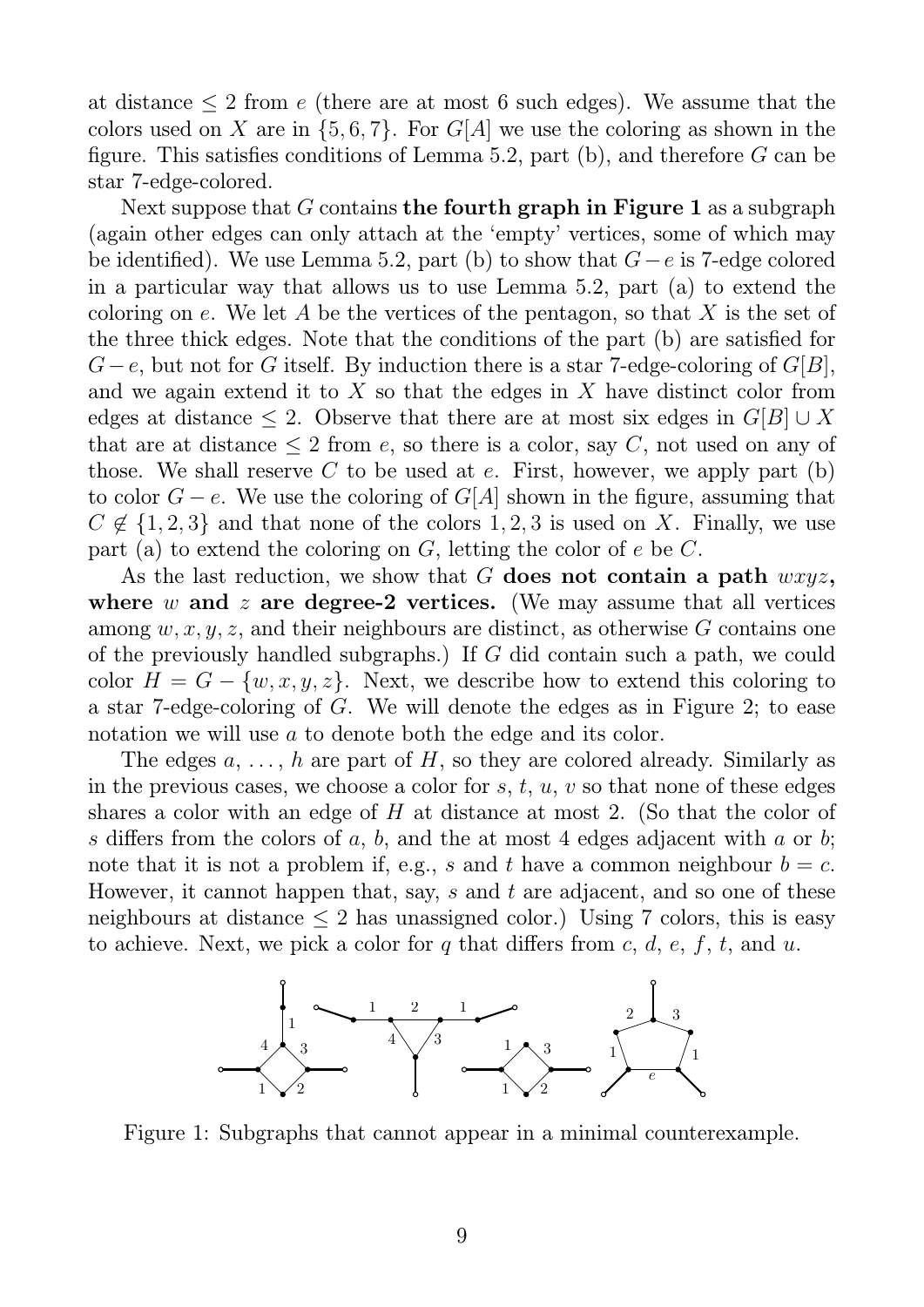

Figure 2: Illustration of the proof that minimal counterexample to Theorem 5.1 does not contain path wxyz as depicted in the figure.

Now, we distinguish several cases based on colors of  $s, q$ , and  $v$ . We again assume the colors are  $1, \ldots, 7$ ; up to symmetry we have only the following cases.

**Case 1.**  $s = 1, q = 2, v = 3$ 

We only need to avoid bi-colored paths *aspt*, *bspt*, *sptc*, *sptd*, and the four symmetrical paths in the right part of the figure. If  $t = 1$ , we choose p to be different from 1, 2, a, b, c, d. If  $t \neq 1$ , it suffices to make p different from s, q, t. The procedure for r is analogous.

**Case 2.**  $s = 1, q = 1, v = 2$ 

In this case  $t \neq 1$ , so we only need to avoid bi-colored paths aspq, bspq, spqr, spqu and urvh, urvg, eurv, furv. If  $u = 2$ , we make sure that r differs from 1, 2, e, f, g, h. Otherwise, it suffices to make r different from  $q, u, v$ . Then we choose p to differ from  $a, b, 1, t, u, r$ .

**Case 3.**  $s = 1, q = 2, v = 1$ This is handled in exactly the same way as Case 1.

**Case 4.**  $s = 1, q = 1, v = 1$ 

Now t,  $u \neq 1$ , so we only need to avoid the paths aspq, bspq, spqr, pqrv, qrvq, qrvh, and spqu, tqrv. To do this, we only need to ensure, that  $p \neq 1, a, b, t, u, r$  and  $r \neq 1, h, q, u, t, p$ , which is easily possible. This finishes the proof of the claim that minimal counterexample G does not contain a path  $wxyz$ , where w and z are degree 2-vertices.

Let  $G'$  be the graph obtained from G by suppressing all degree-2 vertices, i.e., replacing each path  $xzy$ , where z is a degree-2 vertex, by the single edge xy. By the above,  $G'$  is a 2-connected cubic graph (without multiple edges). By a result of Kaiser and Škrekovski [11],  $G'$  contains a perfect matching  $\dot{M}'$ such that  $M'$  does not contain all edges of any minimal 3-cut or 4-cut. Note that each edge in  $G'$  corresponds either to a single edge in  $G$  or to a path of length two. Let M denote the set of edges of G corresponding to an edge of  $M'$ . Our goal is to use four colors (say 4, 5, 6, 7) on  $M'$ , and three colors (say 1, 2, 3) on the other edges that form a disjoint union of circuits. We form an auxiliary graph  $K$ , whose vertices are the edges in  $M$ . We make two of these edges  $e, f$  adjacent in K if they are either forming a 2-edge path corresponding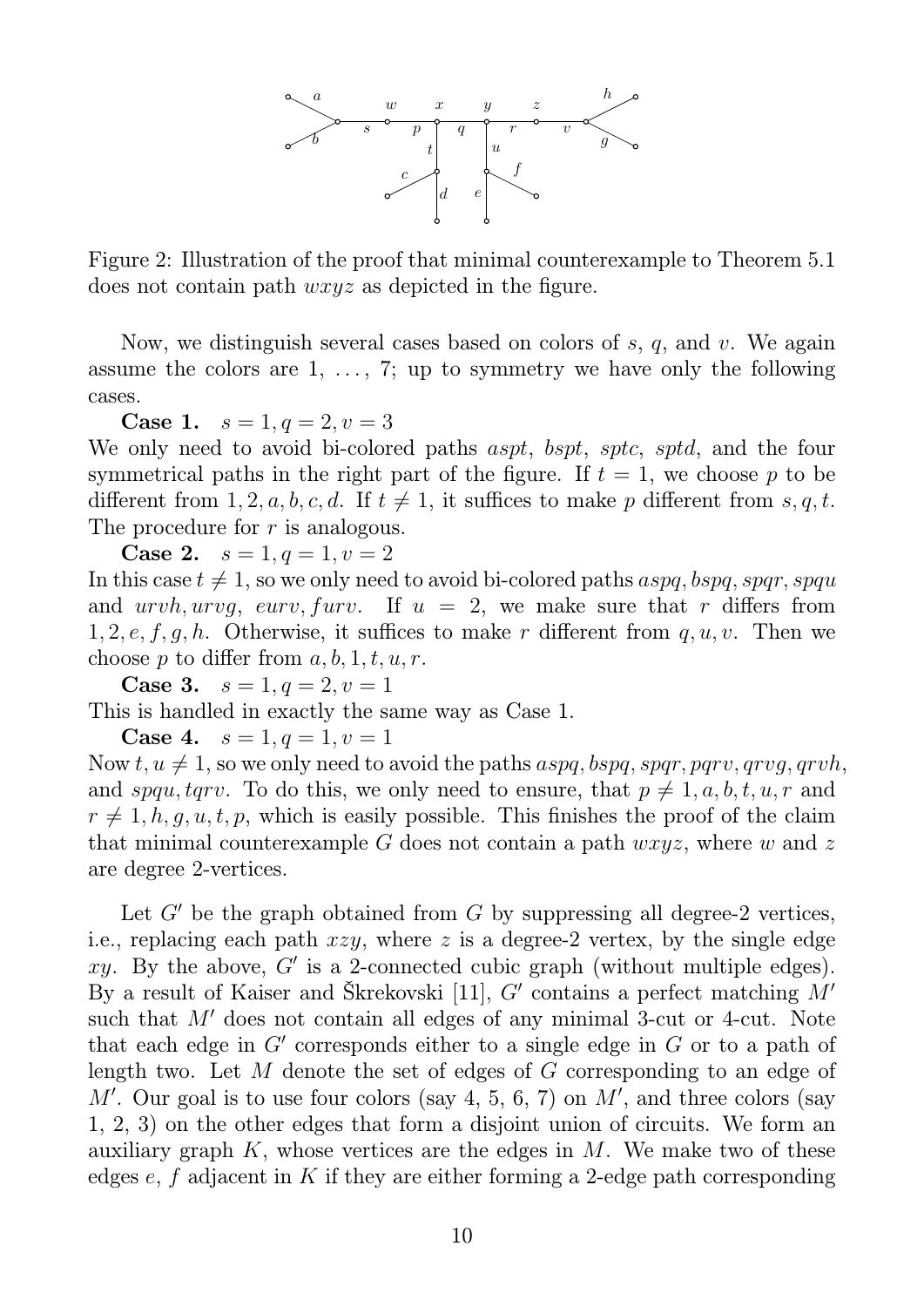to an edge in  $M'$  or if there is an edge in G joining an end of e with an end of f. Observe that K is a graph of maximum degree at most four. Also note that if K is disconnected, then each component contains a vertex of degree at most three. By the Brooks Theorem, K is 4-colorable unless it contains a connected component isomorphic to  $K_5$ . It is easy to see that the latter case occurs if and only if  $K = K_5$  and  $G = G'$ .

Let us first consider the case when  $K$  is 4-colorable. In this case we will not need the fact that  $M'$  does not contain minimal 3-cuts or 4-cuts. The 4-coloring of the vertices of K determines a 4-coloring of the edges in M with the property that every color class is an induced matching in G. We shall show that we can star 3-color the edges in  $G - M$  unless  $G - M$  contains a 5-cycle; this case will be treated separately. By extending that 3-edge coloring to a 7-edge-coloring of G (by using the 4-coloring of edges in M) we obtain a star 7-edge-coloring since none of the four colors used on the edges in M can give rise to a bi-colored 4-path or a cycle (Lemma 5.2). Thus it suffices to find a star 3-edge-coloring of  $G - M$ . This is not hard unless  $G - M$  contains a 5-cycle. Recall that  $G - M$ is the union of disjoint cycles and every k-cycle, where  $k \neq 5$ , admits a star 3-edge-coloring: This is easy if  $k \in \{3, 4\}$  or if k is divisible by three. If  $k \equiv 1$ (mod 3) and  $k > 5$ , we can use the colors in the following order  $1232123 \cdots 123$ . Similarly, if  $k \equiv 2 \pmod{3}$  and  $k > 5$ , we can use the colors  $12132123 \cdots 123$ . Thus, the only problem are the 5-cycles in  $G - M$ . To color them, we shall choose an edge  $e = e_C$  in each 5-cycle C and a color  $c = c_C$ , that is otherwise used as a color for M. Then we color e with color c and color the 4-path  $C - e$ as  $1, 2, 3, 1$ . We pick c and e in such a way that no edge of M at distance at most 2 from  $e$  has color  $c$  (we will show below that this is possible). It is easy to check that this, together with the fact that K is properly colored, prevents all 4-paths and 4-cycles from being bi-colored (Lemma 5.2 again). So, this finishes the proof of the case when  $K$  is 4-colorable—provided we show how to pick e and c for each 5-cycle C. To do this, we let F be the set of edges of M that are incident with a vertex of  $C$  but not part of  $C$ . Further, we let  $X$  be the (possibly empty) set of edges of M adjacent with some edge of  $F$ . Easily, |X| is the number of 2-edge paths in M that are adjacent to C. (A 2-edge path with both ends at C counts twice; in this case X and C intersect.) As G contains no 3-edge path with both ends of degree 2, we have  $|X| \leq 2$ . We distinguish two cases based on the color pattern on edges of F. These cases cover all possibilities up to renaming the colors.

**Case 1.** Edges of F use in some order colors 4, 4, 5, 6, and 7 (that is, one color appears twice, the other colors once). If  $X = \emptyset$ , there are three possible choices for edge  $e$ : for each color  $c$  among 5, 6, and 7 we may choose the edge of C opposite to the edge of F colored c. Edges of X may be at distance 2 to some of these edges of C. However, there are at most two such edges, hence at most two colors are affected. So, one of colors 5, 6, and 7 is still valid.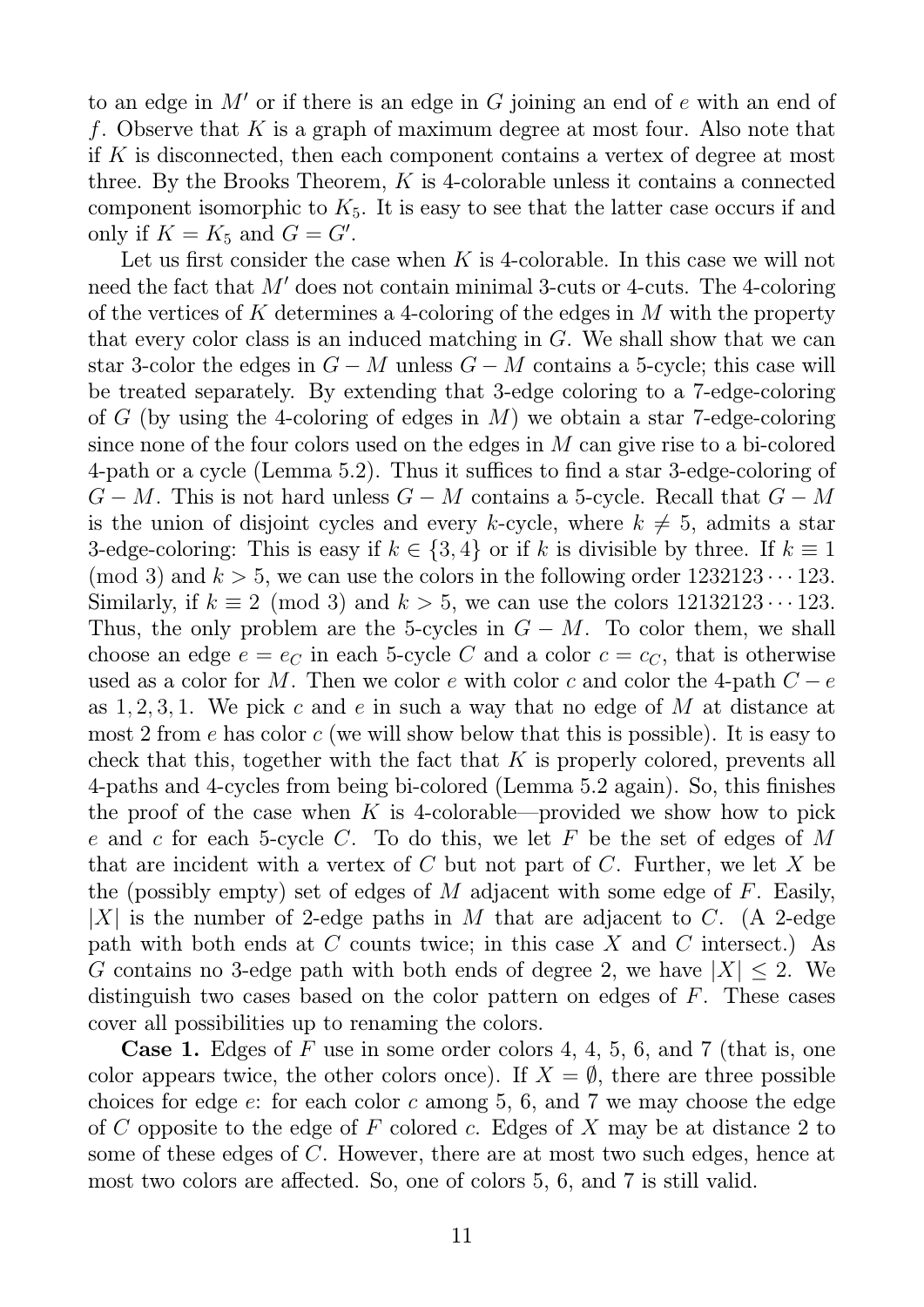**Case 2.** Edges of  $F$  use in some order colors 4, 4, 5, 5, and 6 (that is, two colors twice, one once, one not at all). In this case, if  $X = \emptyset$ , all five edges of C can be colored 7. Each edge of X (if such an edge exists) is at distance 2 from two edges of  $C$ , so one edge of  $C$  is far from edges of  $X$  and we can let this edge be e and c be 7.

Finally, let us consider the case when  $K$  does not admit a 4-coloring, i.e.,  $K = K_5$ . As argued before, this implies that  $G = G'$  is a cubic graph containing precisely 10 vertices. Note that  $G - M$  is a 2-regular graph with no 3-cycles or 4-cycles (due to the choice of  $M'$ ). Thus  $G - M$  is isomorphic either to a 10-cycle, or to the union of two 5-cycles. Moreover, the edges of K are in bijective correspondence with  $E(G - M)$ . This correspondence is clear if we view K as the graph obtained from G by contracting the edges in  $M$ . We will prove that there is another perfect matching in  $G$ , whose auxiliary graph K admits a 4-coloring, unless G is the Petersen graph. Note that this other perfect matching may contain 3-cuts or 4-cuts, but as the auxiliary graph is 4-colorable, this does not harm us.

If  $G - M$  is the union of two 5-cycles, then it is easy to check that G is the Petersen graph, and hence  $\chi'_{s}$  $S_{\rm s}'(G) = 5.$  (A star 5-edge-coloring is easy to find, and the star 4-edge-coloring does not exist as shown in part (b) below.)

The final case is that  $G - M$  is a 10-cycle. Let us denote the vertices of G by integers  $i, i', 1 \le i \le 5$ , so that  $M = \{ii' \mid 1 \le i \le 5\}$ . Let  $N_1$  and  $N_2$  be the two perfect matchings contained in  $G-M$ . Let us consider the closed walk in K corresponding to the 10-cycle  $G-M$ . This closed walk is an Eulerian trail T in  $K = K_5$  (no edges are repeated). It is easy to check that each Eulerian trail in  $K_5$  contains a closed subwalk of length 3. We may assume that this closed subwalk corresponds to the path  $1231'$  in G. If its edges 12 and  $31'$  are in  $N_1$  (say), then we may choose the matching  $N_1$  in place of M and define graph  $K'$  in the same way K was defined using M. The vertices of  $K'$  corresponding to 12 and 31' are "doubly adjacent" (they use two edges of  $G - N_1$  to connect them). This doesn't leave enough edges to create  $K_5$ , so  $K' \neq K_5$ , and as argued before,  $K'$  is 4-colorable. This case was already settled without using the special properties of M. This completes the proof.

(b) Every 3-edge-coloring of a cubic graph has bi-colored cycles, thus  $\chi'_{s}$  $\mathcal{L}'_s(G) \geq$ 4. In Figure 3 there is a 4-edge-coloring of the cube  $Q_3$ . It is easy to verify that this is indeed a star edge-coloring. Perhaps the fastest way to see this is to observe that for each  $i \neq j$ , there is (a unique) 3-edge path colored i, j, i between the two vertices colored j. Consider now a graph  $G$  that covers  $Q_3$  and use the covering map to lift the edge-coloring of  $Q_3$  to an edge-coloring of  $G$ . From the definition of covering projections we see that a path of length 2 in G is mapped to a path of length 2 in  $Q_3$ . It follows that the defined edge-coloring is proper. It also follows that a path of length 4 in G is mapped to a path of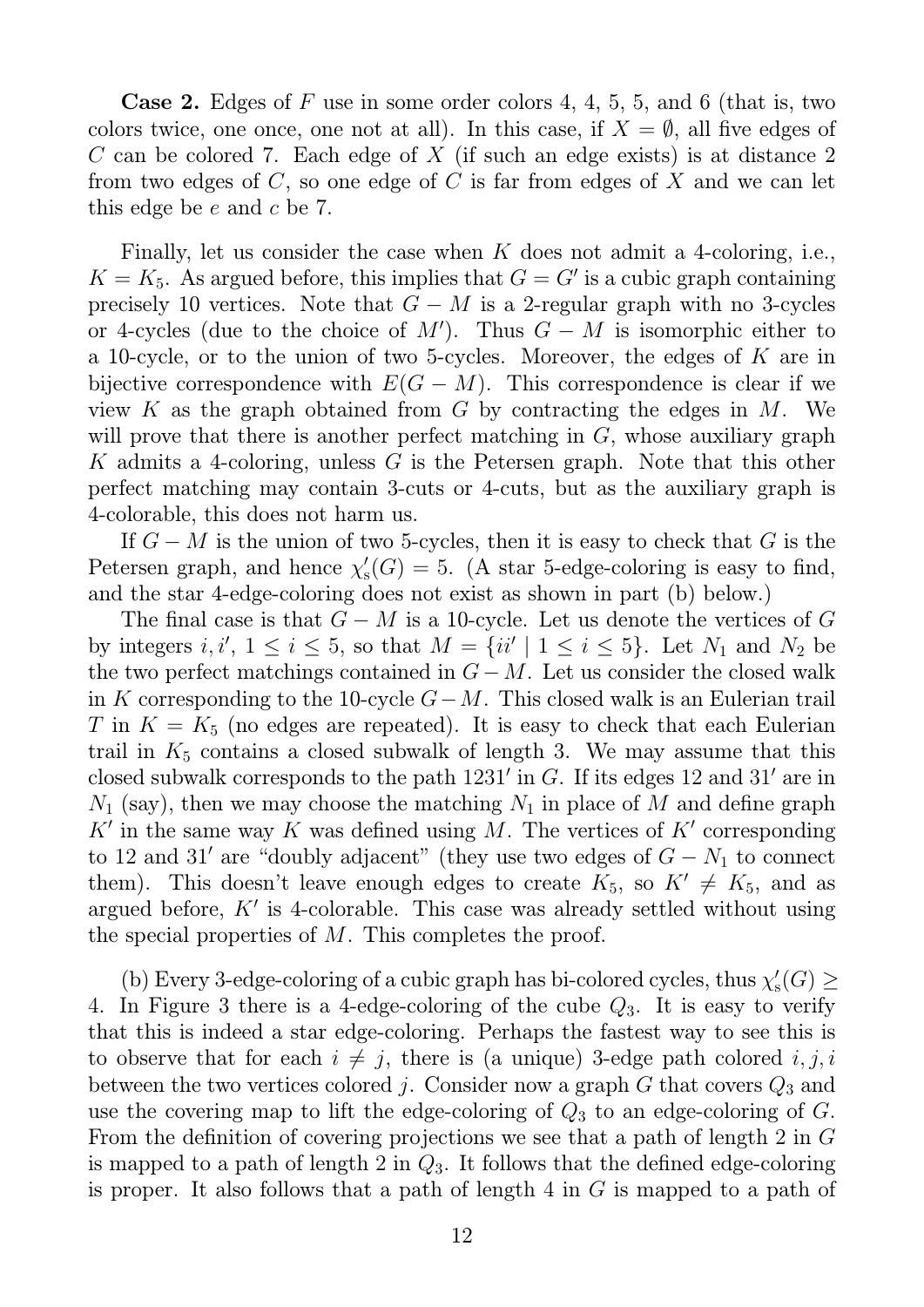length 4 in  $Q_3$  or to a 4-cycle in  $Q_3$ , and a 4-cycle in G is mapped to a 4-cycle in  $Q_3$ . It follows that we have a star-edge coloring of  $G$ .

For the reverse implication, suppose that  $G$  has a star 4-edge-coloring  $c$ . Let us first define a (vertex) 4-coloring f by letting  $f(v)$  be the (unique) color that is missing on edges incident with  $v$ .

f is a proper coloring. For a contradiction, suppose that  $f(u) = f(v)$ for an edge uv of G. Let  $u_1, u_2$  be the other neighbors of u, and  $v_1, v_2$  be the other neighbors of v. By symmetry we may assume that  $f(u) = f(v) = 4$ ,  $c(uv) = 3$ ,  $f(uu_i) = f(vv_i) = i$  (for  $i = 1, 2$ ). The bi-chromatic paths  $u_i u v v_i$ imply that 3 is neither used on edges incident with  $v_1$  nor on those incident with  $v_2$ . This, however, implies that there is an edge colored 2 incident with  $v_1$  and an edge colored 1 incident with  $v_2$ , which create a bi-chromatic 4-edge path (or 4-cycle), a contradiction. Note that the cases where uv is contained in a triangle  $(u_1 = v_2, u_2 = v_1$  or both) are also covered by the above.

f is a covering map  $G \to K_4$ . Suppose for a contradiction that there is a vertex v with neighbors  $v_1$ ,  $v_2$  such that  $f(v_1) = f(v_2)$ . By symmetry we may assume that  $f(v) = 4$ ,  $f(v_1) = f(v_2) = 3$ ,  $c(vv_i) = i$ . Now  $v_1$  must be incident with an edge of color 2 and  $v_2$  must be incident with an edge of color 1, producing again a bi-chromatic 4-edge path (or cycle).

f together with c define a covering  $G \to Q_3$ . Let i, j, k, l denote 1, 2, 3, 4 in some order. If a vertex v of G has  $f(v) = i$  then the c-colors of its incident edges are j, k, l and the same holds for the f-colors of its adjacent vertices. There are exactly two possibilities, either the edges incident with  $v$  colored j, k, l lead to vertices colored k, l, j (respectively), or to vertices colored l, j, k. We refer to these two possibilities as the *local color pattern* at  $v$ .

Observe that in  $Q_3$  as depicted in Figure 3, there are for each i two vertices colored i and they use different local color patterns. This implies there is a unique vertex mapping  $F: V(G) \to V(Q_3)$  such that for each  $v \in V(G)$  the following conditions hold:

- 1. we have  $f(v) = f(F(v))$  (we use f also for the vertex coloring of  $Q_3$ ), and
- 2. v and  $F(v)$  use the same local color pattern.

To show that F is a covering map, we need to observe that for each  $v \in V(G)$ , the three neighbours of v in G map by F to the three neighbours of  $F(v)$  in  $Q_3$ . As we already know that f is a covering map to  $K_4$ , it suffices to show, that a neighbour u of v is indeed mapped to the neighbour of  $F(v)$  with color  $f(u)$ (and not to the other vertex with the same color). For this we observe that the local coloring pattern at a vertex  $v$  determines the local coloring pattern at each neighbour of  $v$ , in any cubic graph that is star 4-edge-colored. As this holds both in  $G$  and in  $Q_3$ , our definition of  $F$  yields a covering map, which finishes the proof.  $\Box$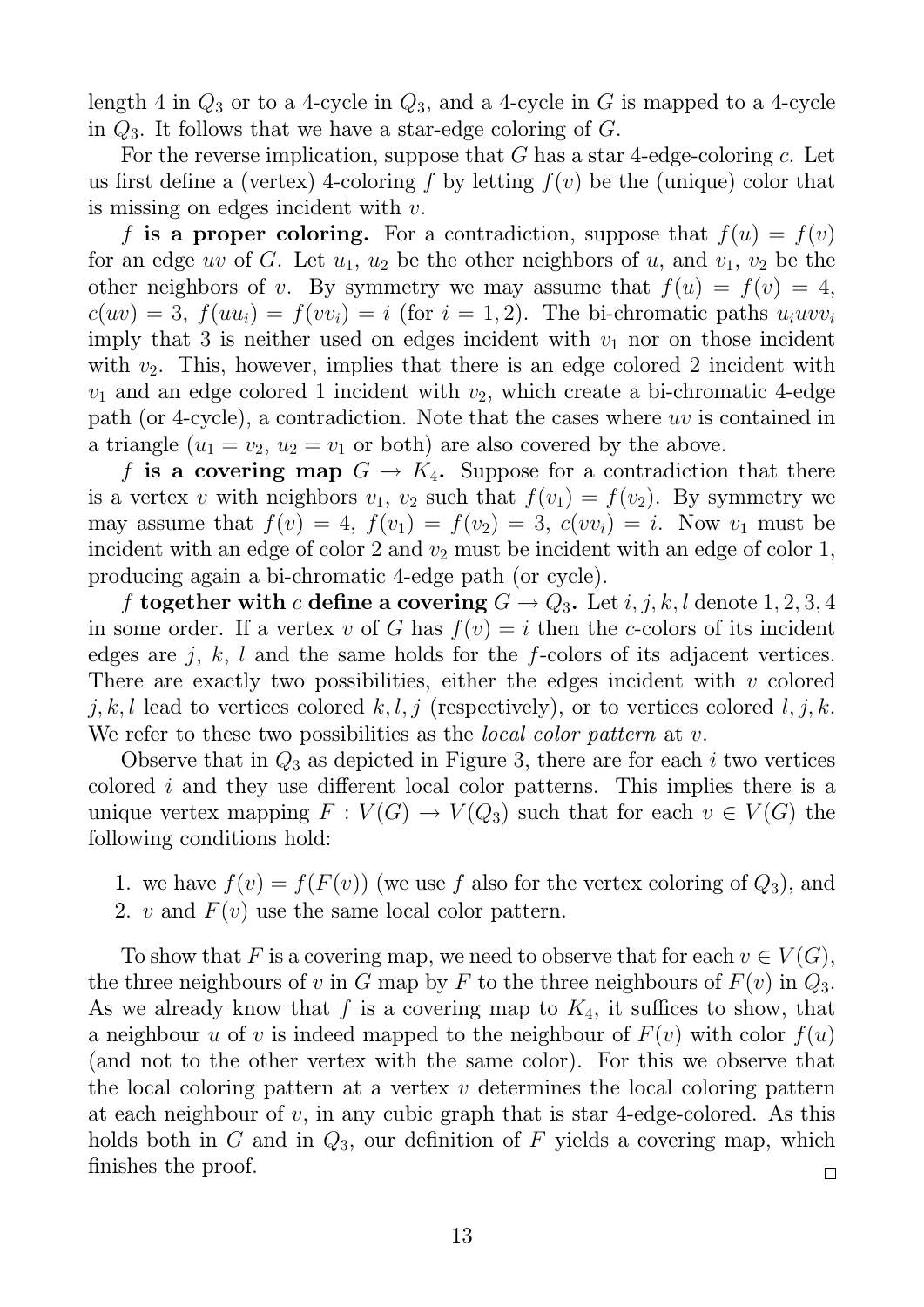

Figure 3: Cube  $Q_3$  with star edge-coloring by four colors. The vertex labels are used in the proof of Theorem 5.1.

There are cubic graphs whose star chromatic index is equal to 6. One example is  $K_{3,3}$ . To see this, let us suppose that we have a star edge-coloring of  $K_{3,3}$ , and let F be a color class. If  $|F| = 3$ , then every other color class contains at most one edge and hence there are at least seven colors all together. So, we may assume that every color class contains one or two edges only. If  $F = \{ab, cd\}$  is a color class, then one of the edges ad or cb forms a singleton color class since the second edge in the color class of ad (and the same for cb) would need to be the edge of  $K_{3,3}$  disjoint from  $a, b, c, d$ . This implies that there are at least two singleton color classes. Hence, the total number of colors is at least 6. Finally, a star 6-edge-coloring of  $K_{3,3}$  is easy to construct, proving that  $\chi_{s}^{\prime}$  $'_{s}(K_{3,3})=6.$ 

### 6 Open problems

As we saw in Sections 2 and 4, establishing the star chromatic index is nontrivial even for complete graphs. We established bounds

$$
(2+o(1)) \cdot n \le \chi'_s(K_n) \le n \cdot \frac{2^{2\sqrt{2}(1+o(1))\sqrt{\log n}}}{(\log n)^{1/4}}.
$$

**Question 1** What is the true order of magnitute of  $\chi'$  $\chi'_s(K_n)$ ? Is  $\chi'_s$  $\zeta(K_n) =$  $O(n)$ ?

In the previous section we obtained the bound  $\chi'$  $S'_s(G) \leq 7$  for a subcubic graph G. We also saw that  $\chi'$  $S<sub>s</sub>(K<sub>3,3</sub>) = 6$ . A bipartite cubic graph that we thought might require seven colors is the Heawood graph (the incidence graph of the points and lines of the Fano plane). However, it turned out that also its star chromatic index is at most 6. After some additional thoughts, we propose the following.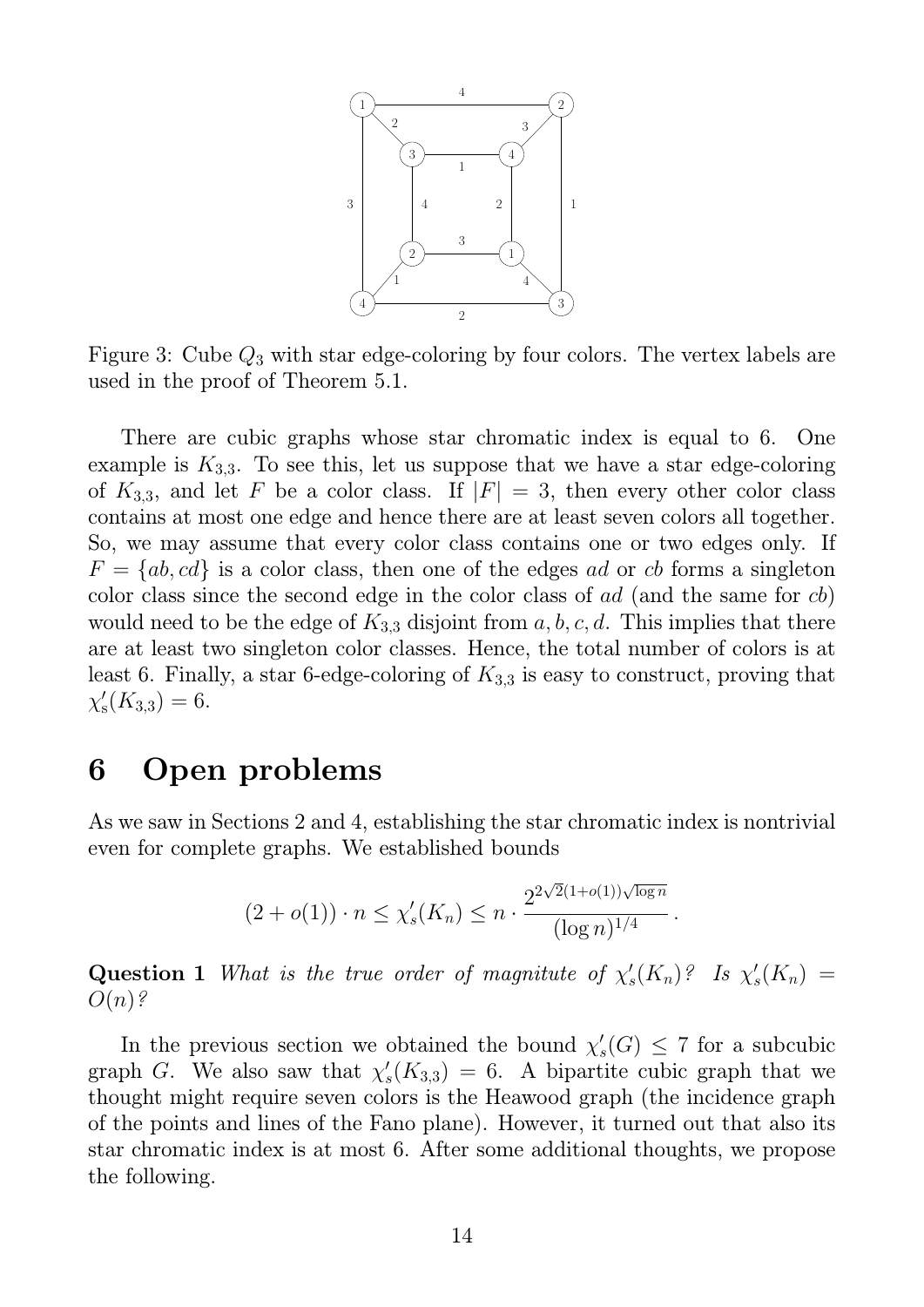Conjecture 2 If G is a subcubic graph, then  $\chi'_{s}$  $\mathcal{L}'_{\mathrm{s}}(G) \leq 6.$ 

It would be interesting to understand the list version of star edge coloring: by an edge k-list for a graph G we mean a collection  $(L_e)_{e \in E(G)}$  such that each  $L_e$  is a set of size k. We shall say that G is k-star edge choosable if for every edge k-list  $(L_e)$  there is a star edge coloring c such that  $c(e) \in L_e$  for every edge e. We let  $ch'_s(G)$  be the minimum k such that G is k-star edge choosable. All of the results in this paper may have extension to list colorings. Let us ask specifically two questions:

**Question 3** Is it true that  $\text{ch}'_s(G) \leq 7$  for every subcubic  $G$ ? (Perhaps even  $\leq 6\sqrt[2]{ }$ 

Question 4 Is it true that  $\text{ch}'_s(G) = \chi'_s$  $\mathcal{C}_s(G)$  for every  $G$ ?

## References

- [1] M. O. Albertson, G. G. Chappell, H. A. Kiersted, A. Kündgen, and R. Ramamurthi, Coloring with no 2-colored  $P_4$ 's, Electr. J. Combinatorics  $(1)$   $(2004)$   $\#R26$ .
- [2] N. Alon, C. McDiarmid, and B. Reed, Acyclic coloring of graphs, Random Structures Algorithms 2 (1991), 277–288.
- [3] N. Alon, B. Sudakov, A. Zaks, Acyclic edge colorings of graphs, J. Graph Theory 37 (2001), 157–167.
- [4] F. Behrend, On sets of integers which contain no three terms in arithmetic progression, Proc. Nat. Acad. Sci. 32 (1946) 331–332.
- [5] M. Elkin, An improved construction of progression-free sets, arXiv:0801.4310v1.
- [6] G. Fertin, A. Raspaud, B. Reed, Star coloring of graphs, J. Graph Theory 47 (2004), 163–182.
- [7] B. Green, J. Wolf, A note on Elkin's improvement of Behrend's construction, arXiv:0810.0732.
- [8] B. Grünbaum, Acyclic colorings of planar graphs, Israel J. Math. 14 (1973), 390–408.
- [9] H. Hind, M. Molloy, and B. Reed, Colouring a graph frugally, Combinatorica 17 (1997) 469–482.